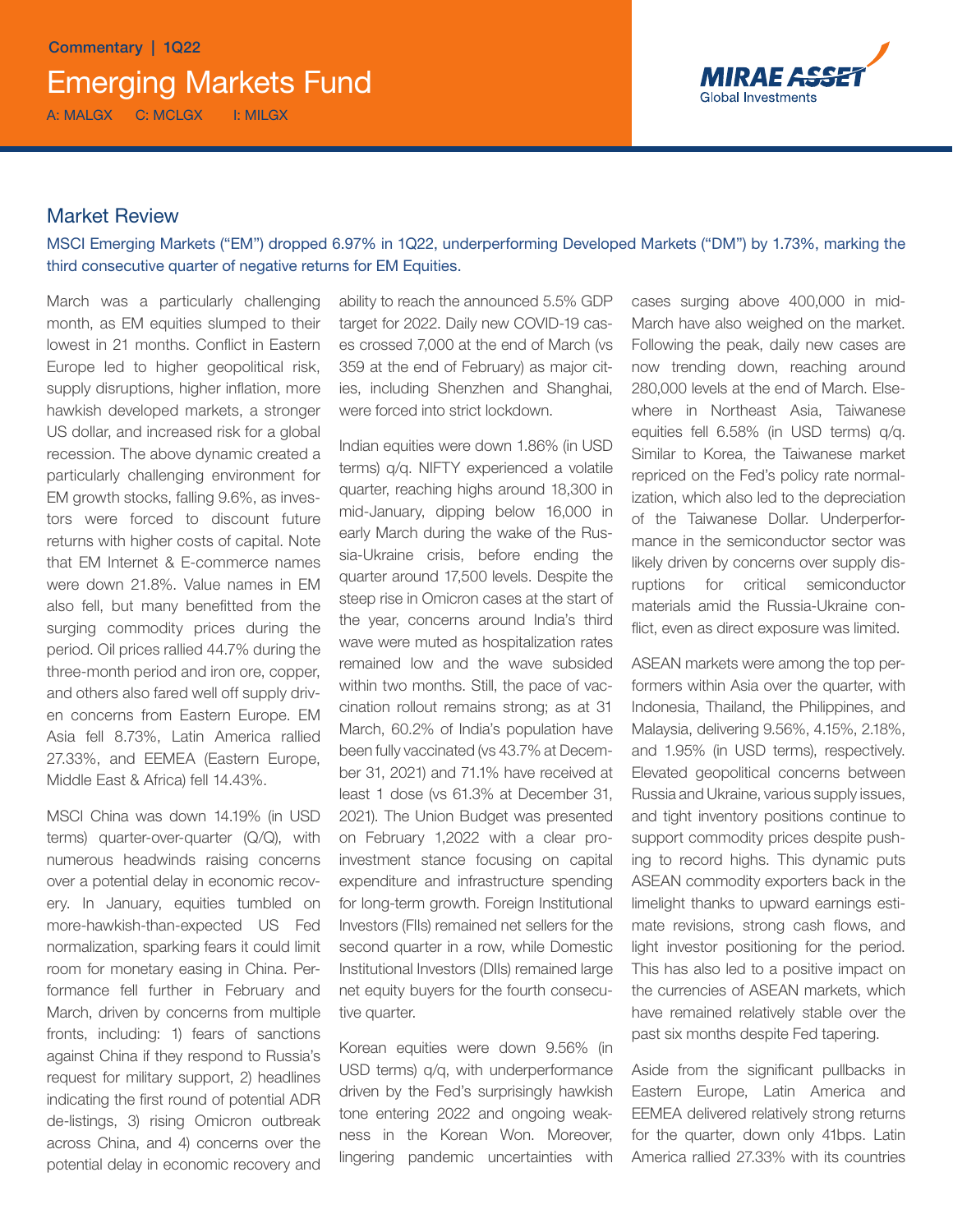posting some of the best returns in the world over the period. The EEMEA region fell 14.43% over the quarter, dragged by Eastern Europe, but supported by the Middle East. Over the quarter, Brazil, Peru, and Colombia performed the best across EM outside of Asia, while Russia, Egypt, and Hungary performed the worst. Brazil and Colombia rallied with energy prices and prospects of new governments, while Peruvian stocks moved with higher copper and gold prices. After the Russian invasion of Ukraine, capital controls, and a drop in liquidity, MSCI marked Russian equities to effectively zero on March 9th before removing the country from the Emerging Markets benchmark. Egyptian equities suffered, as the country heavily depends on imports from Russia and Ukraine, and the economic pressure led to a currency de-rating. Hungary, similar to many other countries in Eastern Europe, suffered from the economic fallout of the conflict as well.

#### Sector Holdings (AS OF MARCH 31, 2022\*)



\*These will change and should not be considered recommendations. May not add to 100% due to rounding.

## Fund Review

Mirae Asset's Emerging Markets Fund (MILGX) underperformed the benchmark by 5.06% in the quarter, down 12.03% versus the MSCI EM Index down 6.97% in the three-month period ending March 31, 2022.

#### Key Contributors to Performance

• On a sector basis, our positioning in healthcare and information technology contributed the most to the Fund's relative performance.

**n** The largest geographic contribution to relative performance came from the Fund's overweight and stock selection in India. It is instructive to keep in mind that the portfolio's country weightings are a function of bottom-up stock selection rather than targeted allocations to particular countries.

■ At the stock level, our lack of positioning in Gazprom PJSC in Russia and our overweight in Lemmon Tree Hotels in India were the top contributors to the Fund's relative performance during the quarter.

### Key Detractors from Performance

- On a sector basis, the largest detractions from relative performance came from our stock selection in communication services and industrials.
- n Geographically, the Fund's 29bps overweight in Russia detracted the most from relative performance.

 $\blacksquare$  At the stock level, the main detractors from relative performance were X Five in Russia and Sea Limited in Singapore.

*The Fund's investment manager, Mirae Asset Global Investments (USA) LLC ("Mirae Asset USA"), has contractually agreed to forego its management fee and, if necessary, to reimburse the Fund so that total operating expenses (excluding interest expense, taxes, brokerage commissions and certain other Fund expenses) of the Fund do not exceed 1.15% (for Class I Shares) of average daily net assets through August 31, 2022. Total annual fund operating expenses for Class I shares: 1.55%. Each share class may have to repay Mirae Asset USA some of these amounts*  foregone or reimbursed within three years if total operating expenses fall below the expense cap described above. Past performance does not guarantee future results. The performance data quoted represent past performance and current *returns may be lower or higher. Share prices and investment returns fluctuate and an investor's shares may be worth more or less than original cost upon redemption. For periods less than one year, performance is cumulative. For performance data current to the most recent month-end please call 1-888-335-3417.*

### **Performance**

|                                              | <b>EMERGING</b><br><b>MARKETS</b><br><b>CLASS I (%)</b> | <b>MSCI EMERGING</b><br><b>MARKETS NR</b><br>INDEX $(\% )$ |
|----------------------------------------------|---------------------------------------------------------|------------------------------------------------------------|
| 102022                                       | $-12.03$                                                | $-6.97$                                                    |
| 1 Year                                       | $-12.58$                                                | $-11.37$                                                   |
| 3 Year (annualized)                          | 5.71                                                    | 4.94                                                       |
| 5 Year (annualized)                          | 6.07                                                    | 5.98                                                       |
| 10 Year (annualized)                         | 4.34                                                    | 3.36                                                       |
| Since Inception <sup>+</sup><br>(annualized) | 3.58                                                    | 3.09                                                       |
| 10101110                                     |                                                         |                                                            |

† 9/24/10

Net total return indices reinvest dividends after the deduction of withholding taxes.

### Top Ten Holdings

| <b>COMPANY</b>                                    | <b>WEIGHTING (%)</b> |
|---------------------------------------------------|----------------------|
| Taiwan Semiconductor Manufacturing<br>Co., Ltd.   | 4.0                  |
| Meituan Class B                                   | 3.0                  |
| Tencent Holdings Ltd.                             | 3.0                  |
| Reliance Industries Limited                       | 2.9                  |
| <b>ICICI Bank Limited</b>                         | 2.8                  |
| Standard Chartered PLC                            | 2.8                  |
| PT Bank Rakyat Indonesia (Persero) Tbk<br>Class B | 2.8                  |
| IHH Healthcare Bhd.                               | 26                   |
| Alibaba Group Holding Ltd                         | 2.5                  |
| GAIL (India) Limited                              | 2.4                  |
| Total                                             | 28.9                 |

The portfolio holdings and allocations will change and the information provided should not be considered as a recommendation to purchase or sell a particular security. There is no assurance that the securities mentioned remain in the Fund's portfolio or that securities sold have not been repurchased.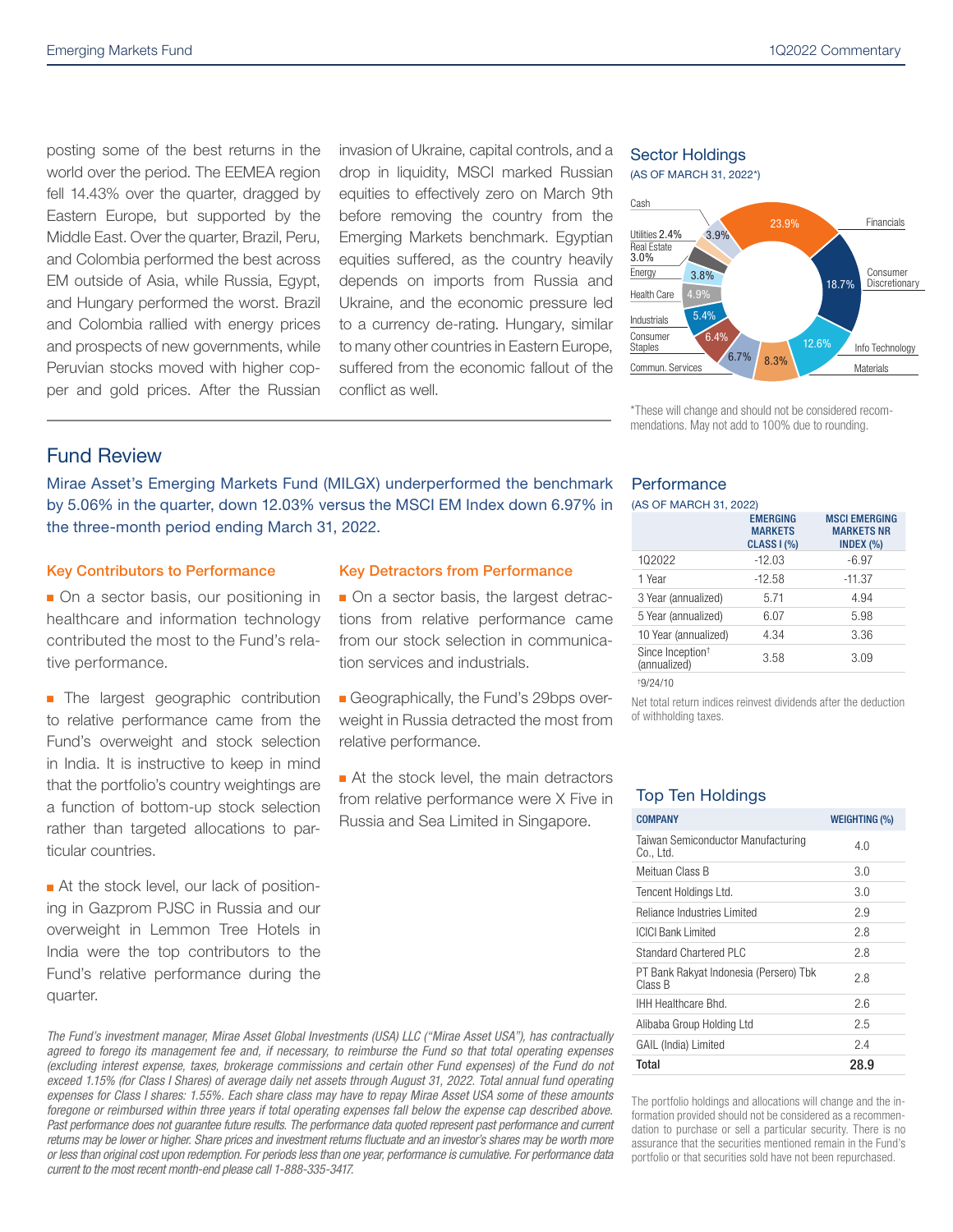# Notable Trades

#### Consumer Staples

*Marico Limited—India:* Marico is a multinational consumer goods company offering products and services in the areas of health, beauty, and wellness. We believe the company's focus on scaling up their foods portfolio and developing digital-first brands will help increase the share of its discretionary portfolio over the coming years. As the company's portfolio mix shifts away from commodity-dependent categories, Marico's valuation discount to peers should also narrow.

### **Energy**

*GAIL Limited—India:* GAIL is a leading Indian gas company which controls 95% of the country's gas transmission capacity. GAIL's earnings are on a secular growth path across all its business segments over the next three to five years. The gas transmission segment is set to gain from higher volumes and tariff revisions.

### **Financials**

*Kasikornbank Public Co. Ltd. NVDR— Thailand:* KBank is the fourth largest bank in Thailand by assets, providing a wide range of consumer, commercial, and corporate banking services. KBank is a key beneficiary of Thailand's reopening economy, with the share price recently rallying on increasing news of trade and tourism reopening. We believe the bank is well-positioned in terms of its technology stack, product offerings, and have confidence in its ability to execute its digital strategy.

*Saudi Tadawul Group—Saudi Arabia:*  Tadawul Group was added to the portfolio as an off benchmark name as we reconstructed the portfolio after the mark-downs in Russia. Tadawul is Saudi Arabia's exchange for all financial instruments and represents a significant opportunity for growth as Saudi's financial markets mature. We currently see roughly 70% of GEM fund managers not holding even one name in Saudi Arabia, and believe this should change quickly. In addition to a sound structural story, Tadawul has benefitted from a stable currency and offers indirect exposure to higher energy prices boosting economic activity in the region.

*Sberbank—Russia:* We exited Sberbank after the Russian invasion of Ukraine. Despite Sberbank's market dominance, deeply discounted valuation, and sounds capital position, we were incorrect in our views on the possibility of Russia invading Ukraine and the level of sanctions to follow. We were able to exit this position before trading was halted and before the US added Sberbank to its Specially Designated Nationals list

# **Outlook**

### Looking into the remainder of 2022 there are four key areas that should impact performance in emerging markets:

1. Interest Rates: After much anticipation, the Fed has begun raising interest rates. We've seen that in each of the last 4 hiking cycles, the US dollar has weakened by over 3.5% over the 6 months following the first hike. Historically, EM equities have rallied about 4% for every 1% move of USD weakness. If history rhymes, this could be a positive sign for EM, especially as many EM countries now sit towards the end of their own hiking cycles.

2. China: China is walking a fine line between Covid Zero mobility restrictions and market friendly government initiatives to help growth. The possibility of moving from a Covid-19 pandemic to an endemic, as we have seen throughout the rest of the world, could release a significant amount of pent-up demand in the Chinese economy. This is especially notable ahead of Xi Jinping's confirmation for a 3rd term.

3. Eastern Europe: The Ukraine/Russia situation has been a boost to commodity producing countries and traditional value-oriented sectors. On the other hand, countries sensitive to the geopolitical risk premium, like Turkey, Greece, Egypt, and Poland, are the ones poised to rebound the hardest if we see any sort of ceasefire or peace agreement.

4. Growth vs. Value "trade": EM value names have outperformed EM growth by over 16 percentage points over the past year. The broad EM consumer discretionary index is down over 40%. Looking forward, one has to balance multiples with earnings growth. There are many growth-oriented names with strong outlooks that have sold off too much and created attractive entry points. At the same time, the strongest near-term earnings will likely come from companies benefitting from commodity strength and higher interest rates. The question is, how much is already in the price.

As active managers, we are finding attractive opportunities within the asset class. The growth differential versus DM is increasing, return-on-equity (ROE) ratios are converging, multiples remain suppressed, and allocators continue to look for opportunities outside of a concentrated US market.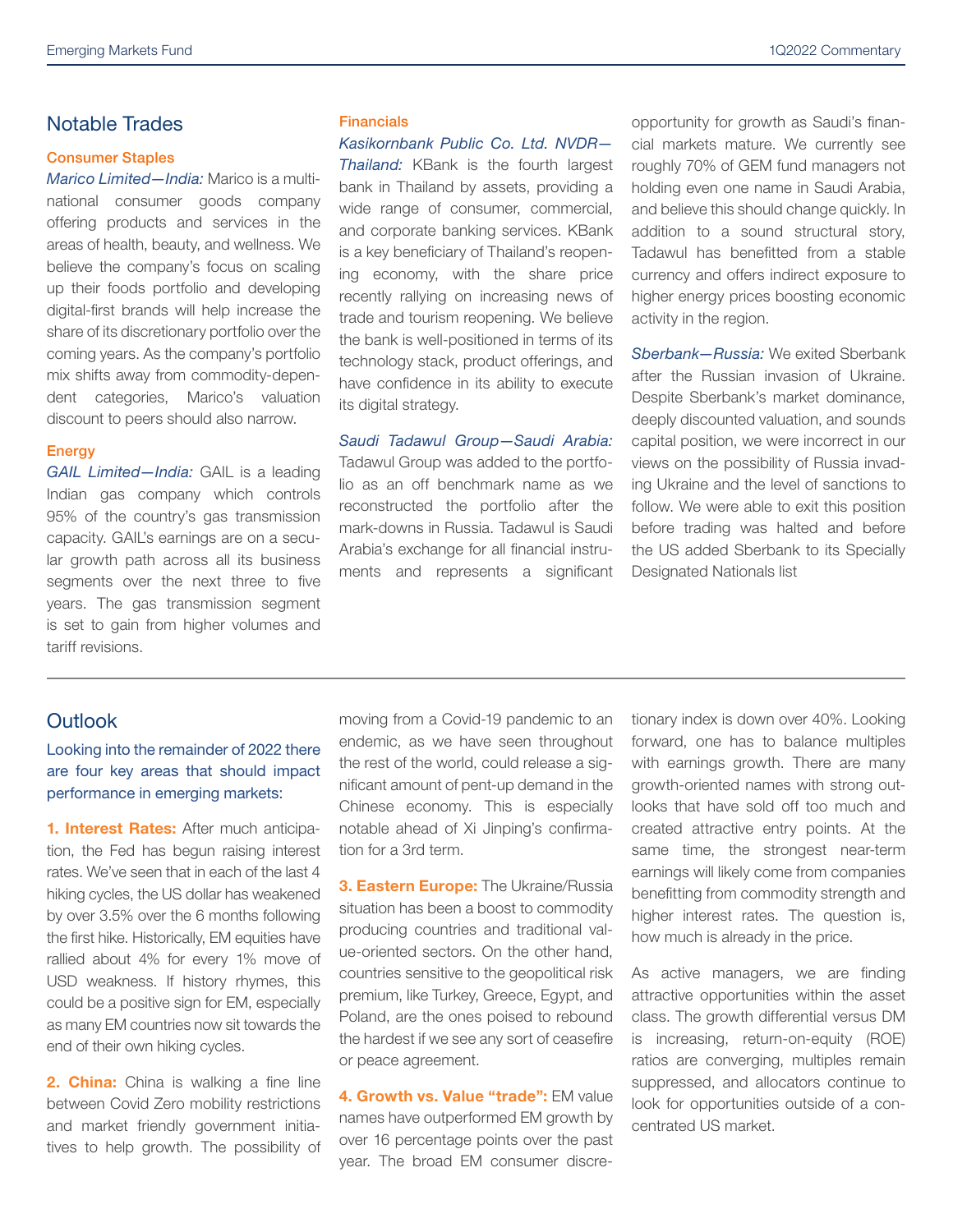On a regional basis, we see Latin America and Eastern Europe, the Middle East and Africa (EEMEA) as under-owned regions, which creates a significant moment for stock pickers assessing overlooked and inefficient regions. We see particularly attractive opportunities in Greece, Saudi Arabia, and in overlooked domestic cyclical names in Brazil..

Market sentiment in China has been low and the country remains an underweight position for the Fund. As mentioned above, concerns are driven from multiple fronts, including: 1) fears of sanctions against China if they respond to Russia's request for military support, 2) headlines indicating the first round of potential ADR de-listings, 3) ongoing regulation on internet platform companies, 4) rising Omicron outbreak across China, and 5) concerns over the potential delay in economic recovery. However, the first three of these concerns have largely been addressed – China hasn't offered any military or significant financial support to Russia, Chinese and US regulators are progressing toward a cooperation plan on US-listed Chinese stocks, and Chinese authorities have called for an end to the crackdown on internet platform companies. What remains is a question on when China will modify its zero-COVID policy to a version of 'living with COVID' so that economic recovery can start to improve. While there were earlier hopes that China may soon consider easing some pandemic-related restrictions, the recent Omicron outbreak has cemented China's zero-COVID approach, which is now even more targeted than before. While China's top priority is to stabilize its economy, avoiding any social instability driven by virus-related deaths has taken the mainstage, especially in the leadup to the National Party Congress in 2H22. As such, we expect a contraction in retail sales, industrial production, and trade activity over the coming months, before recovering around May and June.

Contrary to China, the performance of Indian equities continues to hold up and trade at multi-decade highs, despite relatively high valuations and an initial commodity import price shock at the onset of the Russia-Ukraine conflict. In recent weeks, crude oil prices have settled around USD 100-120 per barrel, with the US looking to release 1m bbl/day for the next six months from its Strategic Petroleum Reserves, while OPEC is also ramping up its output. At this price range, macroeconomic risks to the Indian economy remain well managed, with healthy foreign exchange reserves of nearly USD 650bn (up 50% in the last 18 months). As focus comes back to earnings, we believe our portfolio (with exposure to top quality domestic economic plays across financials, consumption, and industrials) will do well while cyclicals like energy and materials take a breather on fears of a global slowdown. Tax collection data for Jan-Feb '22 and bank credit growth for 1Q22 was better than expected and point to a resilient domestic economy.

In Korea, share prices of internet platform companies started to bottom out following the end of the March presidential election. Looking forward, we see a number of internet companies in Korea focusing on building up their capabilities to grow their content business, while existing businesses are doing fairly well. Heightened news flow is expected during April as the transition committee begins to lay out its policy direction.

We continue to favor the ASEAN region, with Indonesia, Malaysia, Singapore, and Vietnam being overweight positions for the Fund. With most ASEAN countries having recently relaxed entry rules for international travelers, we believe the region will likely be Asia's biggest beneficiary of reopening. Moreover, medium- to long-term economic drivers appear to remain intact, supported by accelerated reopening, record GDP growth, regionalization of trade and investments, and light positioning by foreign investors.

Mirae Asset's Emerging Markets Fund continues to focus on predictable and enduring investment drivers, such as domestic structural stories, proven business models, and strong management teams. Our Emerging Markets investment strategy continues to be driven by fundamental, bottom-up stock selection. We look to invest in high-quality companies with structural advantages that benefit from broad growth across emerging markets. We maintain the view that over the long run, share prices reflect company earnings and we aim to take advantage of market dislocations.

### Portfolio Managers

RAHUL CHADHA W. MALCOLM DORSON PHIL S. LEE

Mirae Asset Global Investments (USA) LLC 625 Madison Avenue, 3rd Floor New York, NY 10022 (888) 335-3417 investments.miraeasset.us